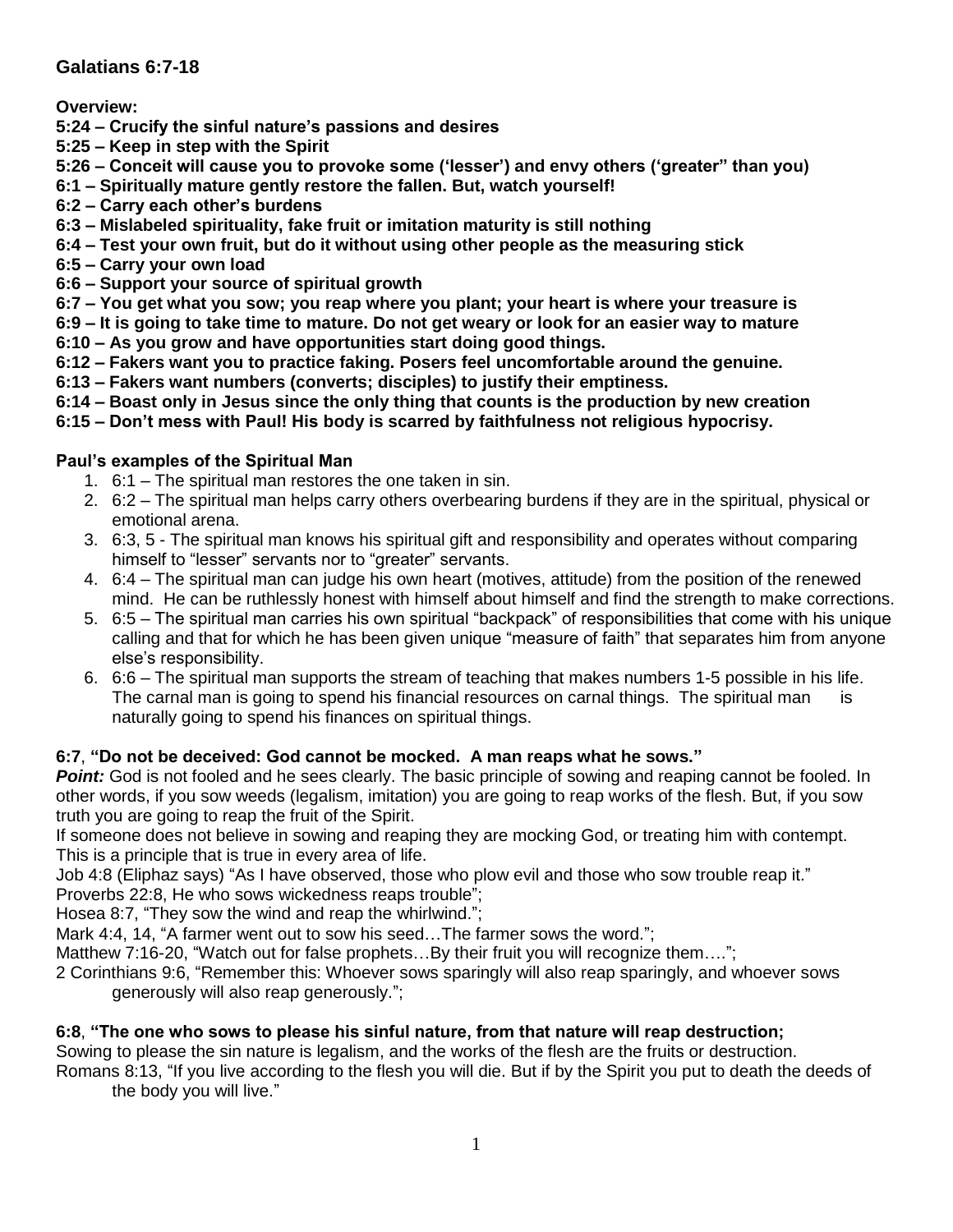The lifestyles that Paul is contrasting in Galatians is spirit vs. flesh, truth vs. legalism, grace vs. law, etc Paul is not contrasting wicked, sinful, immoral behavior with religious, moral, ascetic behavior

### **6:8**, **"the one who sows to please the Spirit, from the Spirit will reap eternal life."**

Pleasing the Spirit is to sow the fruit of the Spirit into your behavior and life.

"Eternal Life" is the resurrection life of Christ.

This is also the basis for our judgment at the Bema seat of Christ in 2 Cor. 5:10, where we will "receive good or evil, according to the deeds done in the body."

### **6:9, "Let us not become weary in doing good, for at the proper time we will reap a harvest if we do not give up."**

Two phrases in the imperative:

1) Do not become weary 2) Do not give up.

Paul may be including himself in this since he switches to the first person plural.

Paul has been laboring with the Galatians and has seen little fruit.

But, this spiritual principle is true for Paul's labors also.

He cannot get discouraged and give up. The Galatians will produce fruit in their lives!

2 Thess. 3:13, "Never tire (or, "grow weary," "lose heart," of doing what is right."

Luke 18:1, "Always pray and not give up"

2 Corinthians 4:1, "Since through God's mercy we have this ministry, we do not lose heart." **6:10**

This is the closing of the letter. It is a letter focused on one issue. Paul does not distract from the issue he has been dealing with the whole letter even in his closing. In fact, he appears to grab the writing utensil out of the scribes hand to finish it himself and review the whole case.

## **6:11, "See what large letters I use as I write to you with my own hand."**

Paul takes the pen to authenticate the letter as his

- **a.** 1 Corinthians 16:21, **"I, Paul, write this greeting in my own hand. If anyone does not love the Lord – a curse be on him. Come, O Lord."**
- b. Colossians 4:18, **"I, Paul, write this greeting in my own hand. Remember my chains. Grace be with you."**
- c. Romans 16:22, **"I, Tertius, who wrote down this letter, greet you in the Lord."**
- **d.** 2 Thessalonians 3:17**, "I, Paul, write this greeting in my own hand, which is the distinguishing mark in all my letters. This is how I write. The grace of our Lord Jesus Christ be with you all."**
	- **i.** 2 Th. 2:2, **"We ask you brothers, not to become easily unsettled or alarmed by some prophecy, report or letter supposed to have come from us, saying that the day of the Lord has already come. Don't let anyone deceive you."**

# "large letters" - πηλικοις γραμμασιν "palikois grammasin"

The reason for Paul calling attention to the size of the letters is to draw attention to the fact that the lettering style had changed. Up to this point in the letter a trained, professional scribe was doing the writing. The letters would have been small, neat, and almost appeared to be typed. When Paul started writing this professional style changed to his individual handwriting. This does not mean his handwriting was sloppy, but that it was not of the quality of the professional scribe.

Other reasons used for explaining the large letters:

- a) Some say it should be translated, "See what a large letter I have written. . ."
- b) Paul was a laborer at the time of this writing and the years of hand labor had affected his writing.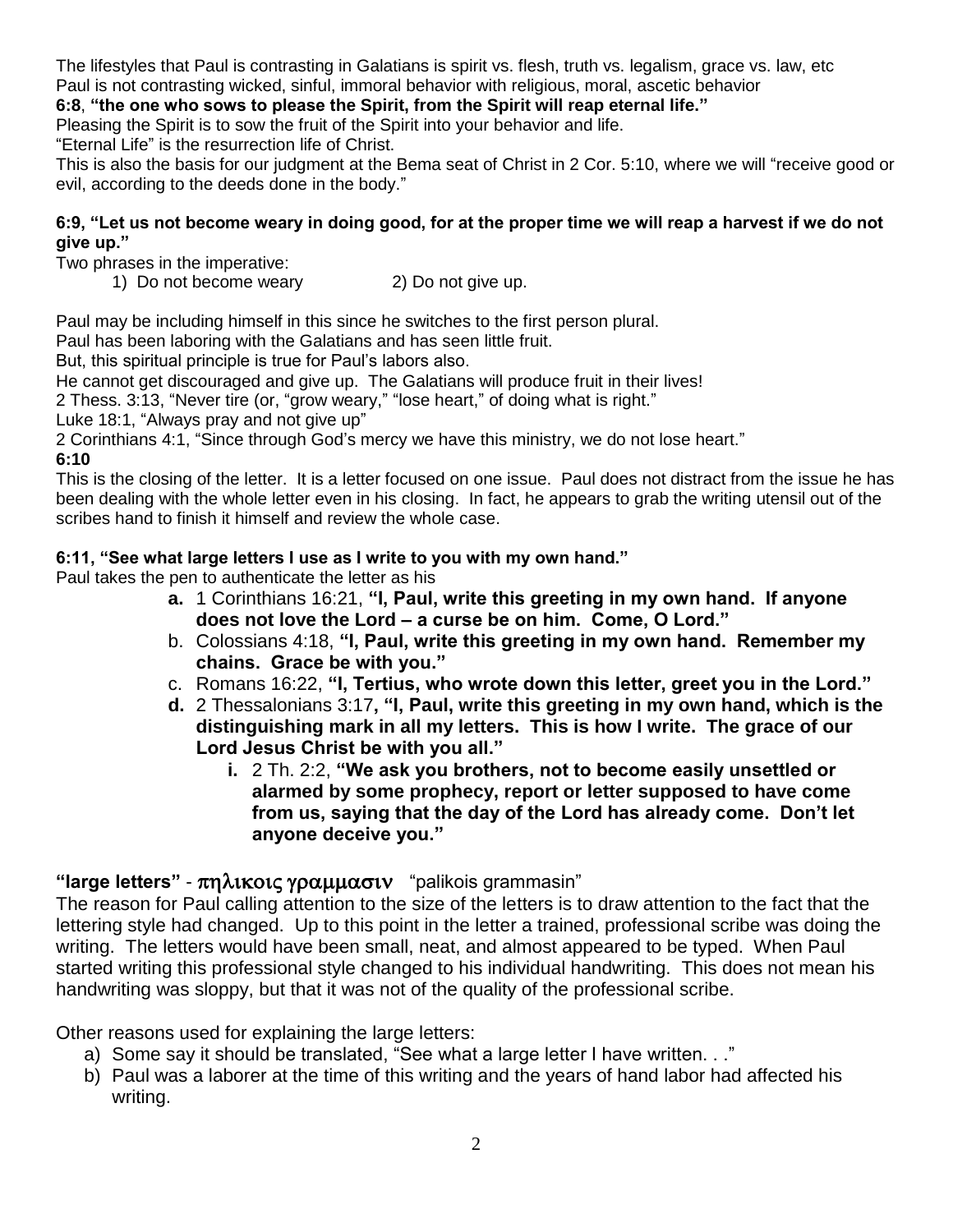- c) Paul was making an emphasis in his closing comments and was using large letters like WE WOULD USE ALL CAPITAL LETTERS!!!
- d) Paul had poor eyesight which resulted in larger letters. The eye problem relates back to the illness he had when he first preached in Galatia (Gal. 4:13) and it had to do with his eyes (Gal. 4:15). Some think this was his thorn in the flesh (2 Cor. 12:7)

## **6:12, "Those who want to make a good impression outwardly are trying to compel you to be circumcised."**

The legalizers were motivated by one thing: Outward appearance and what impressed others.

So, the legalizers could only focus on one thing: Outward appearances. Here, circumcision.

"to make a good impression" is the translation of the Greek word, ευπροσωπησαι "euprosopesai" means "to play a good role, to please, to make a fair appearance." This Greek word also has with it the attitude of playing the role and making a fair appearance in insincerity.

They appeared to have your best interest at heart, and their teaching seemed to be holy and focused on the Bible, but that was all an appearance for another underlying motive.

"**outwardly**" is the Greek word  $\sigma \alpha \rho \kappa t$  "sarx" and is most often translated "flesh".

The good impression they were trying to make was  $\epsilon v \sigma \omega \rho \kappa t$  or "in the flesh."

This is in contrast to "in the heart" where the new nature is and the Spirit of God abides.

An impression in the flesh has done nothing but change the flesh.

An inward change will do the same thing.

The outward change only in the flesh is a camouflage of the true nature inside.

Jesus said, **"Woe to you, teachers of the law and Pharisees, you hypocrites! You are like whitewashed tombs, which look beautiful on the outside but on the inside are full of dead men's bones and everything unclean. In the same way, on the outside you appear to people as righteous but on the inside you are full of hypocrisy and wickedness."** (Matthew 23:27,28)

People who settle for a mere outward appearance of religion or holiness are destined to end up in wickedness and sin because you need an inward power of God's righteousness to produce lasting change.

John addresses this issue when he mentions some of the students that had gone out from his school and his training of young men to carry on the apostolic tradition when he says:

**"They went out from us, but they did not really belong to us. For if they had belonged to us, they would have remained with us; but their going showed that none of them belonged to us.** 1 John 2:19

It is not a matter of losing salvation, but a matter of individuals trying to imitate it and being unable to maintain it without the presence of the new nature and the Holy Spirit.

**6:12, 13** gives us two reasons why they insisted on:

- 1) a legalistic *standard* for spirituality and
- 2) a legalistic *sign* for spirituality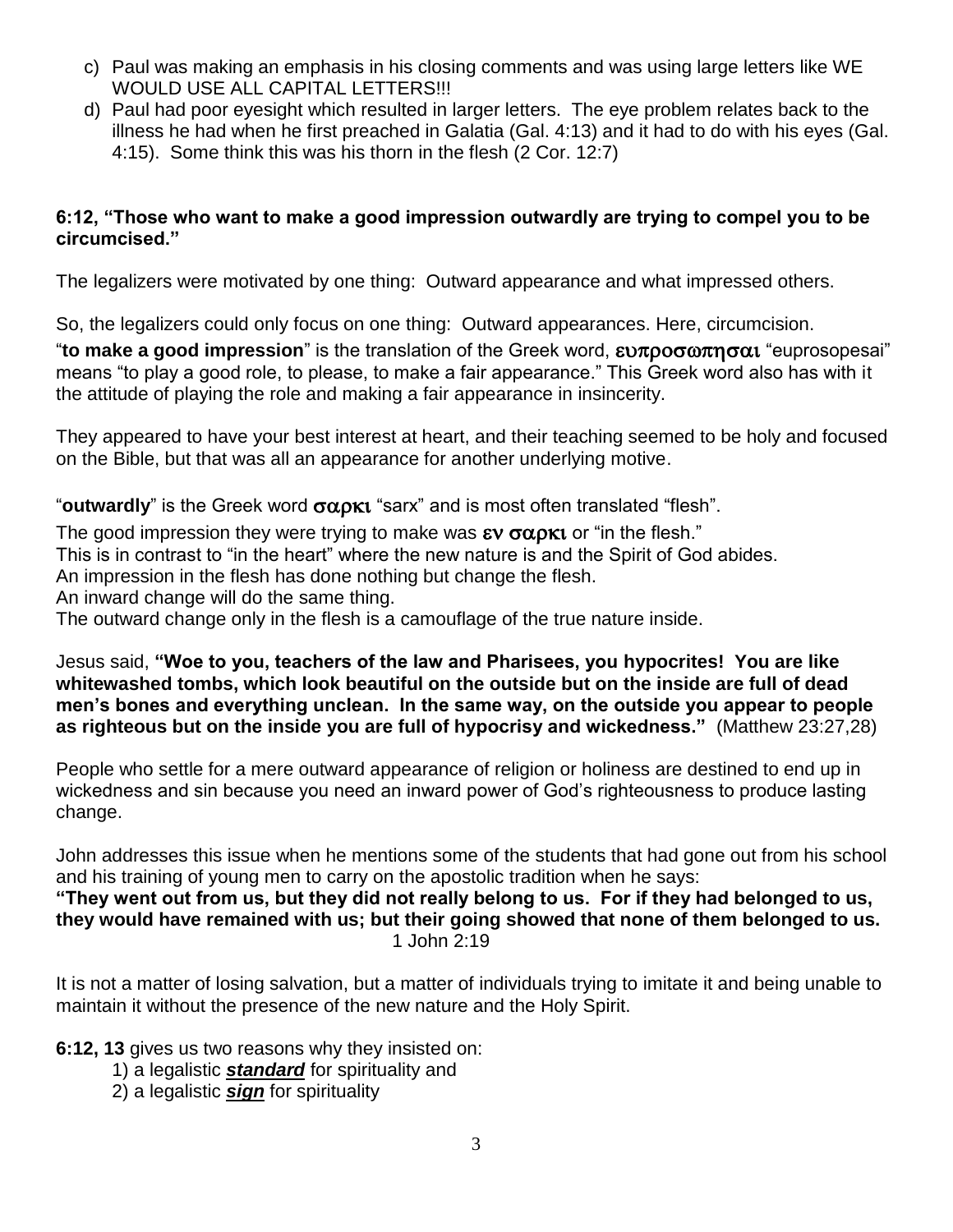Reason Number One:

"Avoid being persecuted for the cross of Christ."

Reason Number Two:

"That they may boast."

# **6:12, "The only reason they do this is to avoid being persecuted for the cross of Christ."**

By keeping the religious experience in the natural realm they can avoid a confrontation with "the cross of Christ."

The "cross of Christ" is a reality because of these truths:

- 1) Man has a sin nature and is a sinner
- 2) Man is outside of God's favor and stands rejected, condemned and cursed by God.
- 3) Man is helpless before God outside of Christ work on the cross where he bore our sins and placed man in a position of favor with His work on the cross.

The "cross of Christ" makes circumcision, along with every other work of man, pointless, useless and insignificant.

Anytime the "cross of Christ" is embraced the importance of man and his achievements takes second place.

The promotion and the acceptance of the "cross of Christ" will always bring persecution from the creature it steals the "glory" from. The creatures that lose their glory is men.

Men decide to live under the rule of circumcision or the rule of the cross.

# **6:13, "Not even those who are circumcised obey the law, yet they want you to be circumcised that they may boast about your flesh."**

The point continues, even those who reject the cross and embrace legalism are knowingly failing. Here we bring up the good, but insincere, impression of 6:11.

Why would men who realize their method is not working continue to spread their legalism? Or, to say it another way, why would they continue to take foreskins? The answer: They want to boast about the numbers of converts.

They know it isn't working but they must get their numbers.

Reminiscent of David verse the Philistines isn't it:

"Then Saul ordered his attendants: 'Speak to David privately and say, "Look, the king is pleased with you, and his attendants all like you; now become his son-in-law." ' But David said, 'Do you think it is a small matter to become the king's son-in-law? I'm only a poor man and little known.' When Saul's servants told him what David had said, Saul replied, 'Say to David, "The king wants no other price for the bride than a hundred Philistine foreskins. . .' When the attendants told David these things he was pleased to become the king's son-in-law. So before the allotted time elapsed, David and his men went out and killed two hundred Philistines. He brought their foreskins and presented the full number to the king so that he might become the king's son-in-law."

The legalist want to win Galatia for Judiasm for the sake and glory of the Judizers.

Paul wants to win Galatia for Jesus Christ for the sake of the Galatians and for the glory of God.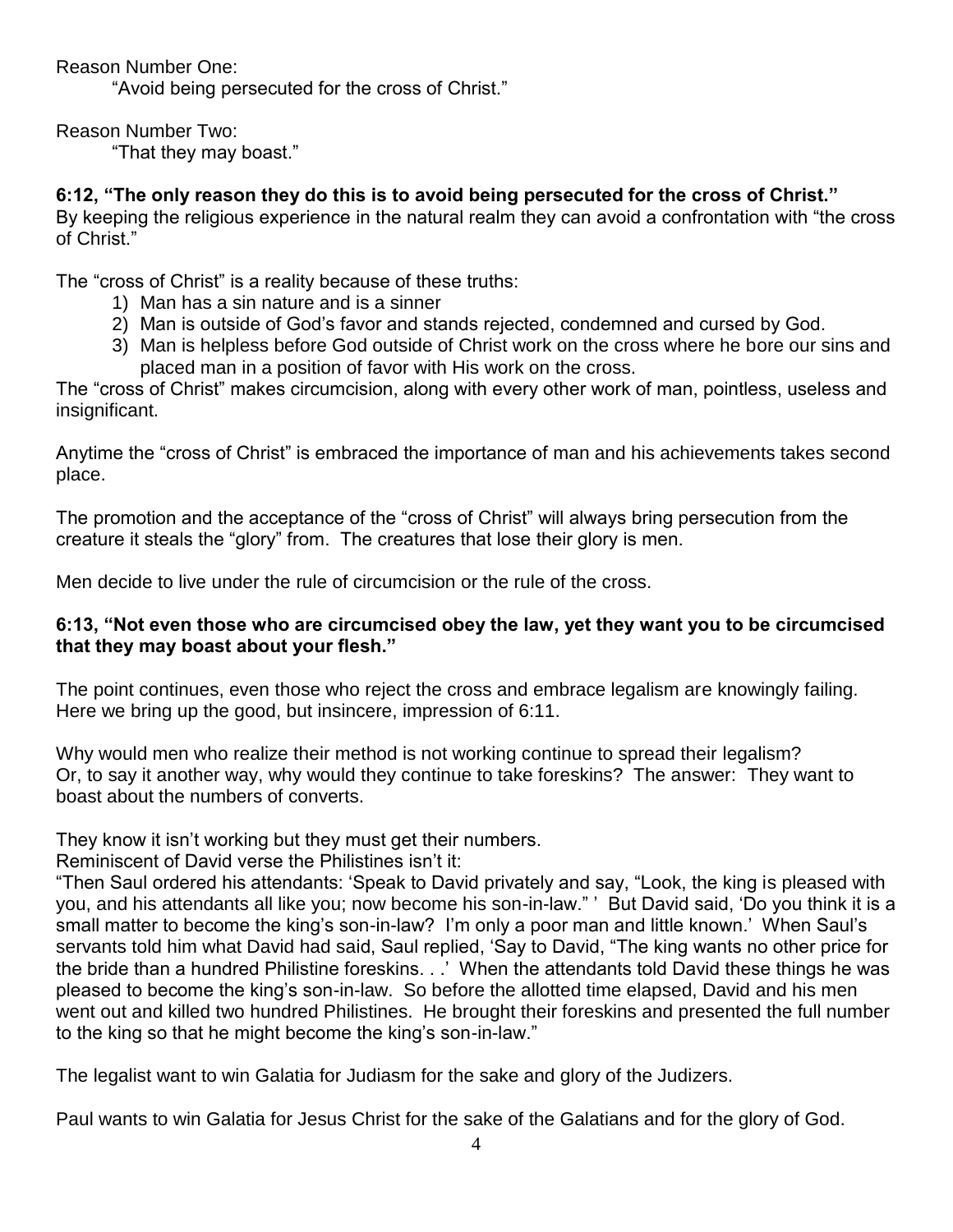Today it is sometimes easy to see the same "conquering" of people for the glory of the ministry. People get into legalistic tendencies like raising hands, coming forward, getting baptized, joining the membership, building bigger barns (buildings), giving more money, etc. All these are modern manifestations of the outward forms of legalism.

## **It can be the same in modern Christianity:**

- 1) Insincere
- 2) Merely outward
- 3) Avoid the preaching of the cross of Christ
- 4) Avoid persecution from men
- 5) Boast of the numbers, size and amount

But what change has occurred? Is it only an outward change that will soon be engulfed by the wickedness left undealt with on the inside? Or, are the numbers, size and amount a manifestation of the work of the Spirit on the inside of people.

### **If it is an inward change then we will see:**

- 1) Continued growth in the word and in holiness
- 2) Fruit of the Spirit
- 3) No need for manipulation of unspiritual believers by unspiritual leaders
- 4) A continuation in the:
	- a. Apostles doctrine
	- b. Apostles way of life
- 5) The effect of the true church (salt and light) in the society

### **6:14, "May I never boast except in the cross of our Lord Jesus Christ,**

Paul will not let himself get into legalistic boasting. His boast is in the sufficiency of the cross, not in the sufficiency of man.

Note concerning "cross of our Lord Jesus Christ":

- 1) The "cross" speaks of the salvation required to deliver man from sin
- 2) "Lord Jesus Christ" speaks of the God who became a man to save us from sin and lead us into an everlasting kingdom.
- 3) The use of the word "our" makes it personal and indicates the necessity of us individually embracing the truth of the cross and the person of Jesus for our own deliverance.

Paul boasted in this truth which left no need to boast in legalistic practices or ministry successes. Look at Paul's portfolio of boasting in Philippians 3:3-6 before he embraced the cross:

#### **6:14, ". . .through which the world has been crucified to me, and I to the world."**

Paul's relationship to the world and the world's relationship to Paul has been severed. It goes both ways. The feelings are mutual.

- 1) There is nothing in the world that Paul wants to boast about.
- 2) But also realize, there is nothing in Paul that the world will consider worthy of boasting.

They have rejected each other. There is nothing to attract Paul to the world and nothing in Paul to attract the world. The relationship is dead, crucified.

#### **6:15, "Neither circumcision nor uncircumcision means anything; what counts is a new creation."**

The question is not which form of legalism should we follow? Or, what religious practice is right? Nothing in the world counts.